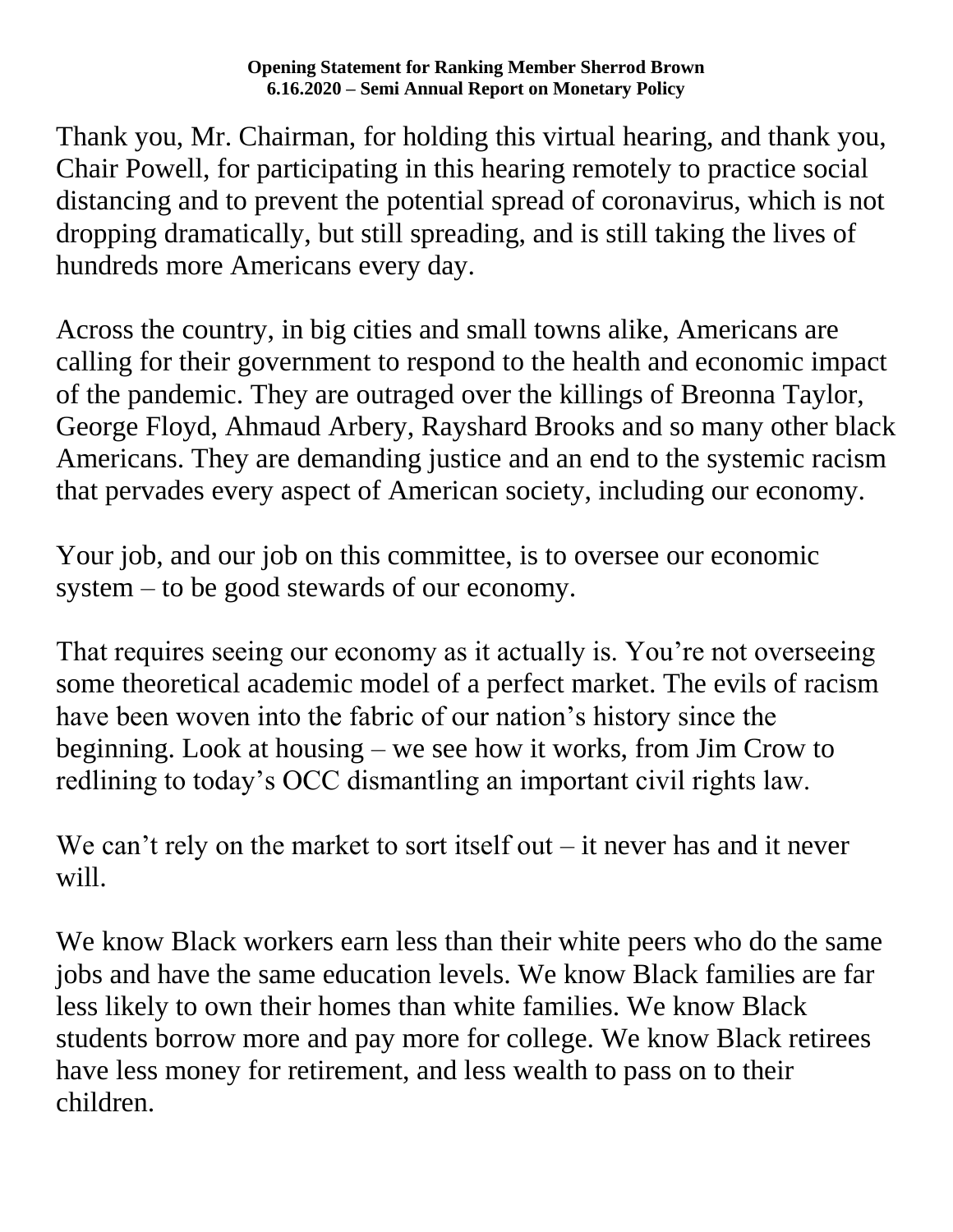Many – including some members of the House and Senate – suggest, both in their statements and in their policies, that Black Americans are uneducated, don't work hard, don't want to start businesses or buy homes or save or invest. That's a false, racist narrative.

The real reason behind the disparities is that we have centuries of systematic oppression that denies Black Americans the opportunity to fully participate in our economy.

And whenever we try to fix it, the people who created or perpetuated that system – people who have no problem intervening in the market to save corporations and the white men who run them – say oh no, we can't have government meddling in the economy.

Let's be clear: government has always intervened in the economy. It's only been a question of who it's intervening on behalf of – corporations, the wealthy, the privileged? Or the people who make this country work? That contrast has probably never been clearer than it is today.

Workers are the people who make this economy run. It's not the CEOs and other executives, but the people who stock our shelves, deliver our packages, operate our subways and buses, and care for our health. We have finally started calling these workers – mostly women, disproportionately Black and brown workers – we have finally started calling these workers what they are: "essential."

But our companies and our government have not started treating them that way.

Even before the pandemic, this economy wasn't working for working Americans. Our essential workers faced barriers to housing and healthcare. Wages were stagnant and wealth inequality continued to rise. Corporations making record profits rewarded their executives with huge bonuses, and increased dividends and stock holdings, juiced by buybacks.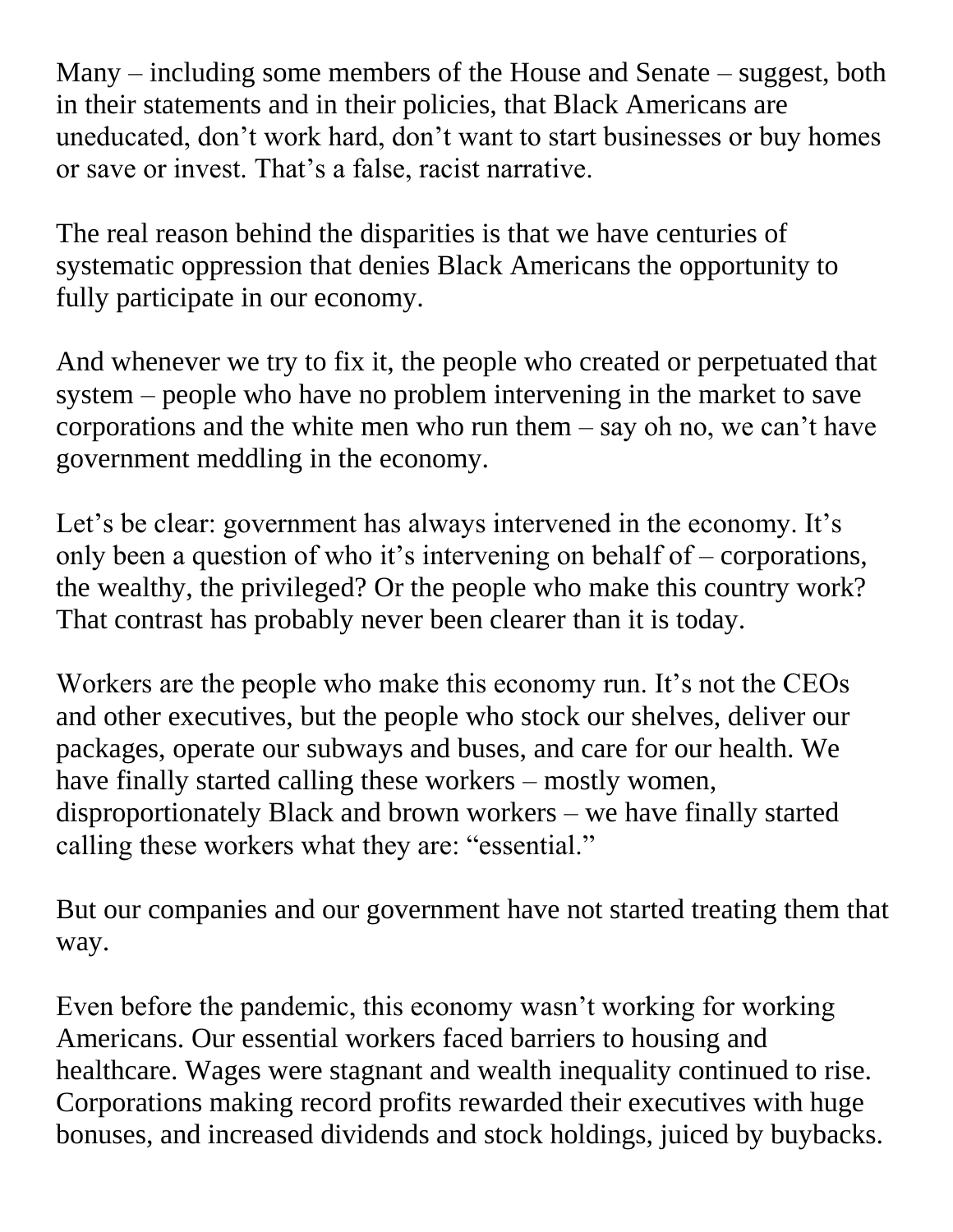They weren't using their record profits to pay their essential workers what they are worth.

Now these same companies that have been lining the pockets of their investors and executives, at the expense of their workers, now want the government to cushion the landing during this crisis.

And Congress asked the Treasury and Federal Reserve to serve as a life raft – to lend trillions of dollars to support our economy during this unprecedented time.

But while the Treasury and Fed are helping financial markets and corporations, you are not holding up the other end of the deal—we also asked you to make sure that working Americans remained employed and safe.

Big corporations are staying afloat—just look at the stock market—but the number of Americans out of a job is now over 20 million.

We saw how this played out in the 2008 financial crisis. Government intervened to help banks and corporations – and they were all too happy to take the bailouts. No complaints of "government handouts" there—in fact it was considered "patriotic."

But millions of Americans were left behind – losing their jobs, their homes, getting paid less. Many of us fought for more help, more stimulus, for the people who make the economy work – and Wall Street and its allies in Washington called that a handout, government meddling, market interference.

History is repeating itself.

As COVID-19 spread across the country earlier this year, many workers – mostly Black and brown – found themselves thrown from one crisis into the next.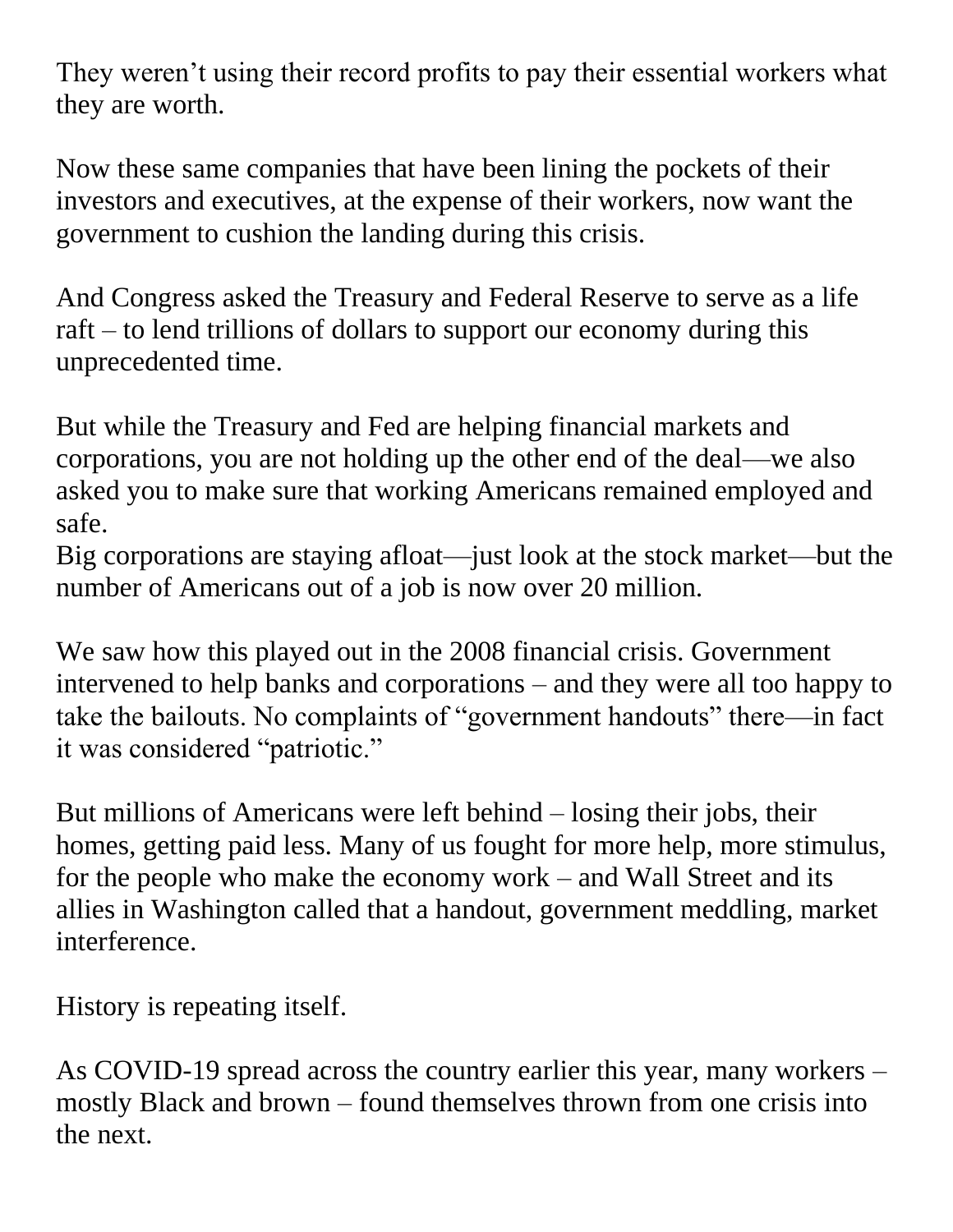As it currently stands, and with no steps taken to actually ensure the money they are lending goes to workers, Treasury and the Fed are only reinforcing the inequities between workers and Wall Street, and between Black and brown Americans and white Americans.

Chair Powell – you have said that Congress needs to do more to help our state and local governments and put money directly in people's pockets, and I agree. Democrats have a plan to get more help directly to working Americans. But Mitch McConnell isn't in any rush to help people, he says he sees "no urgency" —his words, "no urgency."

Leader McConnell and this Administration want to pretend like we are not in the middle of a pandemic and an economic recession. They want to force people back to work without real safety protections at the same low wages, while they shield their Wall Street friends from liability if any of their workers get sick on the job. We want people to go back at work too – but they want us to return to "business as usual."

We know what "business as usual" means: government intervention to put its thumb on the scale for corporations and their wealthy shareholders, and "the free market" for everyone else. We can't return to that "business as usual."

The economy and justice are not separate issues.

The Americans who are protesting across this country are demanding more from their government. They want an end to police violence that take Black lives with impunity. They want to know their voices are heard and their votes won't be suppressed. They want economic security. They want a safe place to live, and they want a President who acts in his citizens' interest – not his own.

They want to have faith in their government.